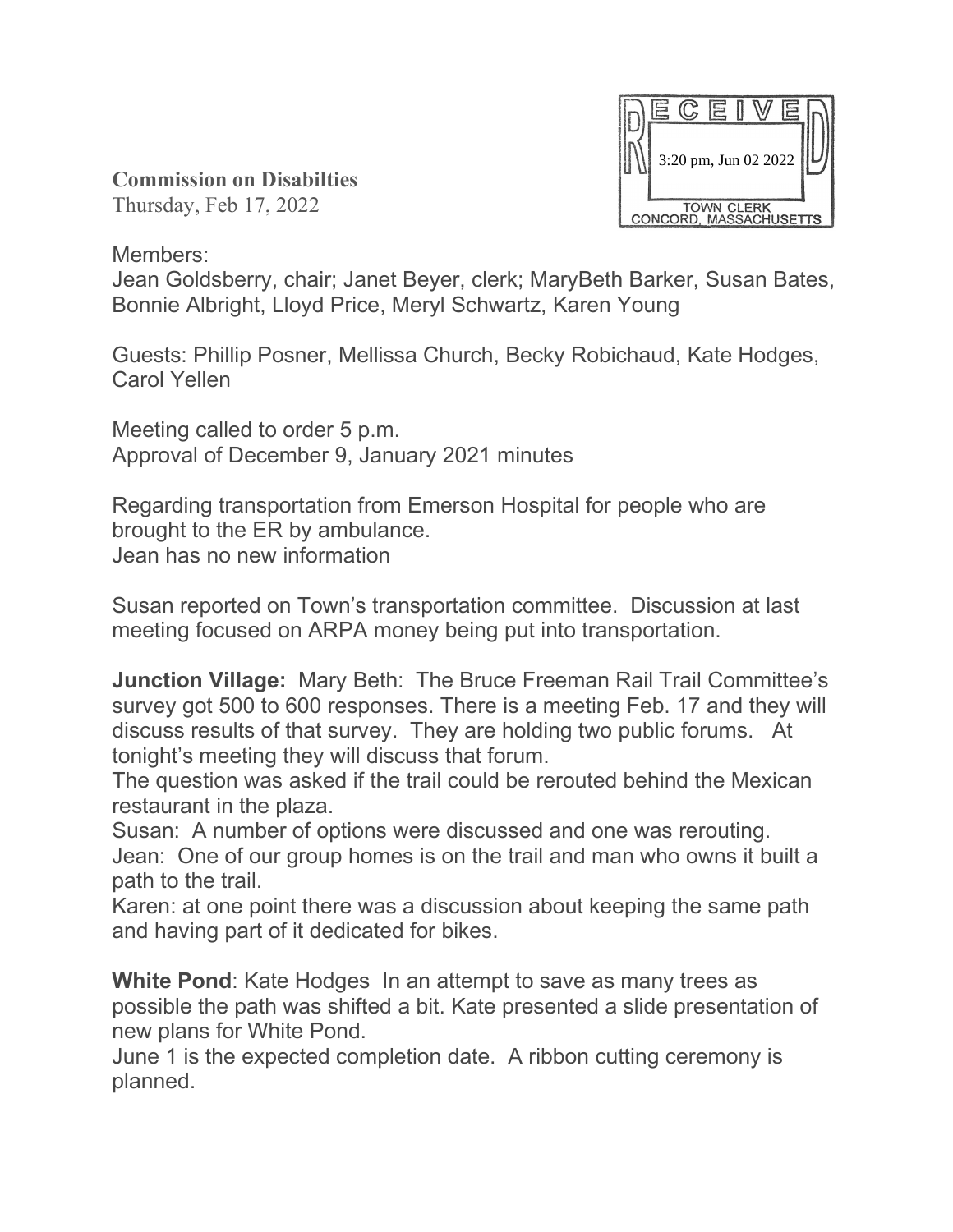**Reformatory Brook Trail**: Phil Posner. Phil is a member of the Transportation Committee, but comments are his own. He has submitted a petition for Town Meeting approval to appropriate a sum of money to conduct a feasibility study for updates to the Reformatory Branch Trail. The trail follows unused railroad tracks that originally went from Cambridge to Concord by Great Meadows and ended at MCI Concord. Plans are underway for improvements to the trail in Bedford.

The improvements will provide access to people who have mobility challenges. To improve access they need people with experience in that field. They need funding because, Phil said, this is a resource people treasure but needs to be made accessible. We need to include professionals from the start.

Phil detailed proposed changes to the trail.

Jean: At our next meeting we will take a vote on our opinion about this. Phil will send further information to Jean.

It was agreed that we as individual citizens can support or not but must identify ourselves as private citizens.

Request for funds for an interpreter for CCHS musical

Bonnie Albright: Jennifer and I have looked at ways to use the funds from parking meter fines. We have about \$5500 We cannot give this to the Community Chest because they cannot take earmarked funds. We need a formal way to assess applications.

The recommendation she discussed with Kate: We could have an application deadline of September and decide in January. And this year advertise July through September for applications.

CCHS theater group: Our timing isn't going to match their timing, but we welcome their application for funds.

Kate: If you send information to me, I will see if there are Town funds for that.

Meryl suggested the schools put a line item in their budget.

Jean update: architectural access board looked at the office spot that had their dumpster put in handicapped spot. A month later they sent another one. They have moved the dumpster, but the elevator was not working. **(Where is this office building?)**